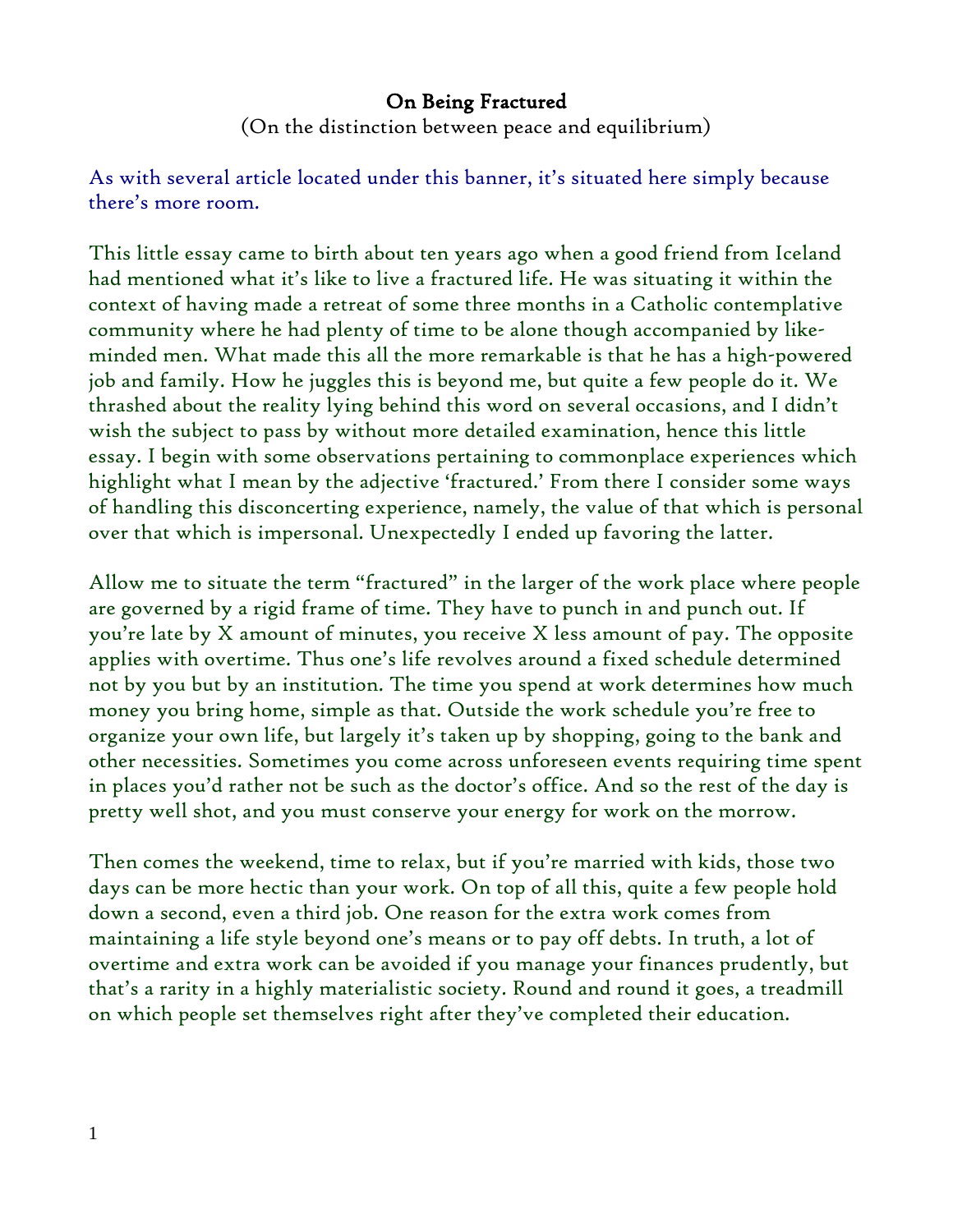Yet throughout most of one's career there persists a nagging sense of wanting to do something else, to be of greater service for society. These remain dreams almost never realized. At last comes retirement which you're supposed to enjoy, but often it's marred by declining health and awaiting the finality of death. One's own death may not be so bad; in most cases a surviving spouse has greater difficulty at the end coping with life now that he or she is alone. Not a cheery way to finish one's term, but such is the lot common for most of us. As everyone knows, old age is ignored, even suppressed, which makes it all the more painful when we reach it.

The remarks of a friend grabbed my attention when one day at work one day he recounted an instance of being fractured. One lady's cat had kittens. When I asked what she intends to do with them I got the reply that she hasn't made up her mind. The reason? She welcomes the sound of something alive when she opens the door in the evening; before the kittens, dead silence. The other example is when I asked a fellow in his late 50s, a bachelor, what he intends to do over the weekend. He didn't respond verbally but shrugged his shoulders. The translation? He hadn't a clue or simply will hang around doing nothing (which he did as I found out later).

While these two good people aren't what you'd call miserable, they are, in Thoreau's words, living quiet lives of desperation. At the same each one has cut out ways of coping with life. Beneath all this I've picked up a desire that people long for conversations about deeper issues and jump at the opportunity. When it comes their way, they are lifted from their daily colorless routines, at least temporarily. They don't want anything special, just the opportunity to talk at a deeper level.

I might add that the two are not married and by reason of this are considered an anomaly in society. At the same time society (American and otherwise) is full of people living alone; some say it might be 45%, even as high as 55%. Included in this group are those who are divorced or widowed plus those who are single for one reason or another. Despite this sizeable chunk of the overall population, people living alone largely remain out of sight. Because society places emphasis upon relationships, the overall atmosphere so created urges people to either live with someone or to get marred. In other words, do anything to avoid being alone. Closer examination of many such relationships...marriage and people living together...paints a less rosier picture. Some are more miserable than folks living alone yet give the appearance of being better off. Although the relationships may be foundering, it sure beats living alone. Despite this turmoil, there remains a certain attachment to strife which is preferable than lack of it. Strife keeps your mind occupied which is better than being left along which, in the final analysis, is our ultimate end.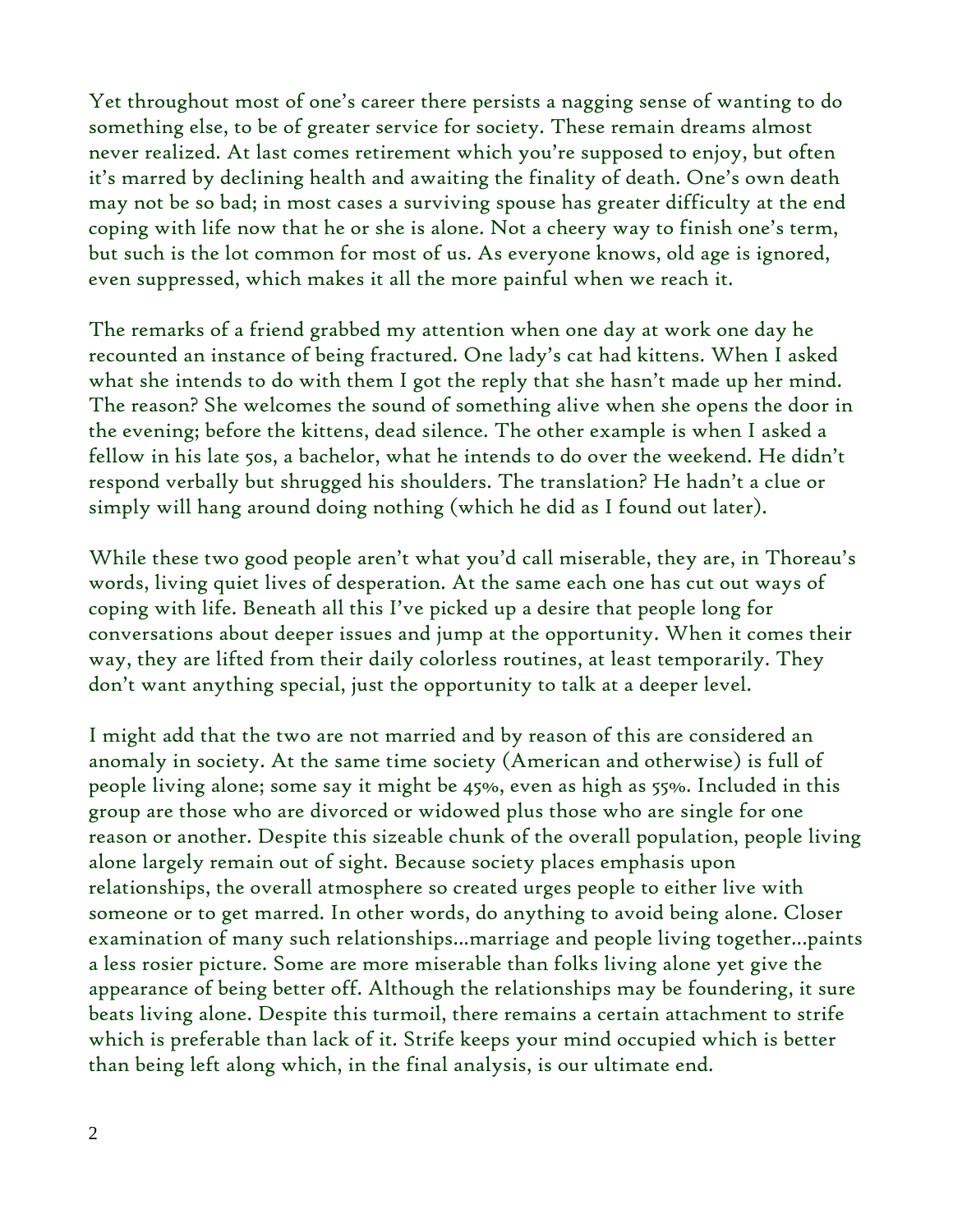Within the institution of marriage (the same applies to people living together, very common in Iceland) people are living up to expectations, a fact which becomes more evident after the initial honeymoon period. People can set up defense mechanisms to counter these expectations not only within intimate surroundings but the work place. Generally they operate in the background where we anticipate and maneuver as how to respond to what others may expect of us. This complicates matters, for we can never read someone else's mind, only project into it. And so anticipation of another person's reaction is always present even if we aren't aware of it. Constantly we are measuring ourselves according to standards set by other persons. It goes on even in private, for we think, plan and connive of how and when to respond virtually all the time. It is as though someone were silently looking over our shoulder with whom we're having a dialogue. People are reluctant to admit to such things but are relieved when they find out others are in the same boat.

What lies behind this inclination of how we stack up vis-a-vis other people? We are protective of our image, a protectiveness which disguises an inferiority complex lying below the surface. It's quite amazing how widespread this is, usually expressed through its opposite, a facade of bravado. Although shame is opposite to bravado, both are closely linked in order to counter a negative self-image usually stemming from early in life. At the same time this inner invisible struggle has as its core a desire to pursue that which is good.

Our efforts may be misdirected, but at its core our desire is sound. I believe it was Aristotle who said the desire for the good is constant and requires redirection. However, after the horrors of the twentieth century, most people consider this point of view as naive or obsolete. Nevertheless, it has value and worth examining. It suggests that we know something indirectly or putting it in another way, we know it by the absence of a good, and that absence seems quite pervasive nowadays. Because we can't see this good directly we must view it at an angle by relying upon our awareness of absence to catch, so to speak, its presence. I get the impression that people are fully aware of their misery, try to cope with it as best they can, yet they can't find a way to escape. In short, they are rudderless. It is easier staying with a proven way of living with low-grade depression which over the long haul takes a toll. That's what I picked up in conversations with people here in Iceland. Despair is kept at bay yet awareness of its presence persists. And so a lot of effort is expended to keep the wolves at bay.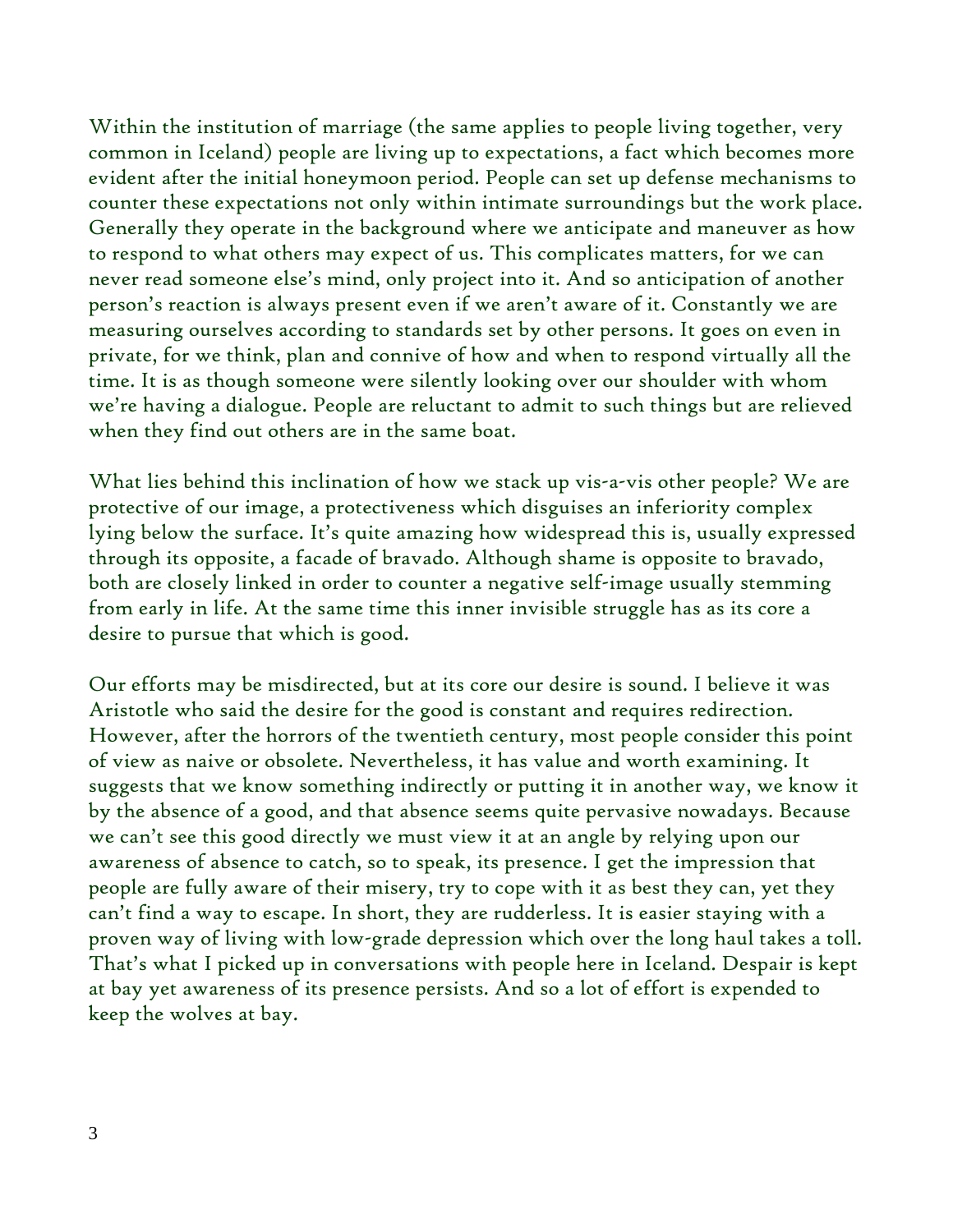While pondering all this I decided to revisit a book by Hans Vaihinger entitled As If which got me to write an article prior to the one at hand now posted on this website. There I honed in certain aspects of how Vaihinger applied the two little words "as if." The two have the potential of opening up new worlds of interpretation based upon common experiences and creating something quite marvelous. For example, when someone says about Iceland "I feel as if I were on the moon," it implies several things. Either the speaker has been to the moon or more likely has seen photos of it. Iceland's international airport is located at the tip of the Reykjanes peninsula, one of the most barren and nondescript parts of the country. A visitor therefore has information stored in his or her memory about the moon and has immediate access to it to make the comparison. At the same time this visitor knows Iceland is not the moon. If he does, something is wrong.

And so upon seeing the Reykjanes area, the first time visitor feels *as if* he or she were on the moon while knowing full well it is not true in actuality. "As if" is stronger than the comparative "like" insofar as it situates the person uttering these words within the situation itself. In other words, Iceland = the moon. If you wanted to spell it out further, when in Reykjanes one could pretend to be on the moon. Once this spontaneous union of two different places has occurred and you move on to everyday life, the memory continues to affect you long afterwards.

I bring up Hans Vaihinger's As If because it offers one way of healing that quiet despair afflicting so many people by appealing to our imaginative capacity. This is important because the dullness of spirit acquired over an extended period of time precludes many people from articulating their situation. They may recognize the symptoms of their illness with some accuracy but are at a loss at coming up with a remedy to resolve their predicament. This phenomenon is characterized by an inability to bring over the unknown into the known. The relative flatness or greyness of their environment makes them so accustomed to their situation that no longer have they the capacity of recognizing that alternatives do exist. Furthermore, this way of living deadens the imagination which prevents recourse to little devices as represented by the words 'as if.' In this way their malaise is virtually impossible to detect, let alone heal. Here we have a uniquely modern predicament without historical parallels. I bring up this matter because despite being a malaise, it is able to effect a kind of equilibrium or stability. Clearly this is a manageable condition, one preferable to uncertainty. Working quietly in the background, the equilibrium as outlined by Hans Vaihinger and transferred here is distinct from peace.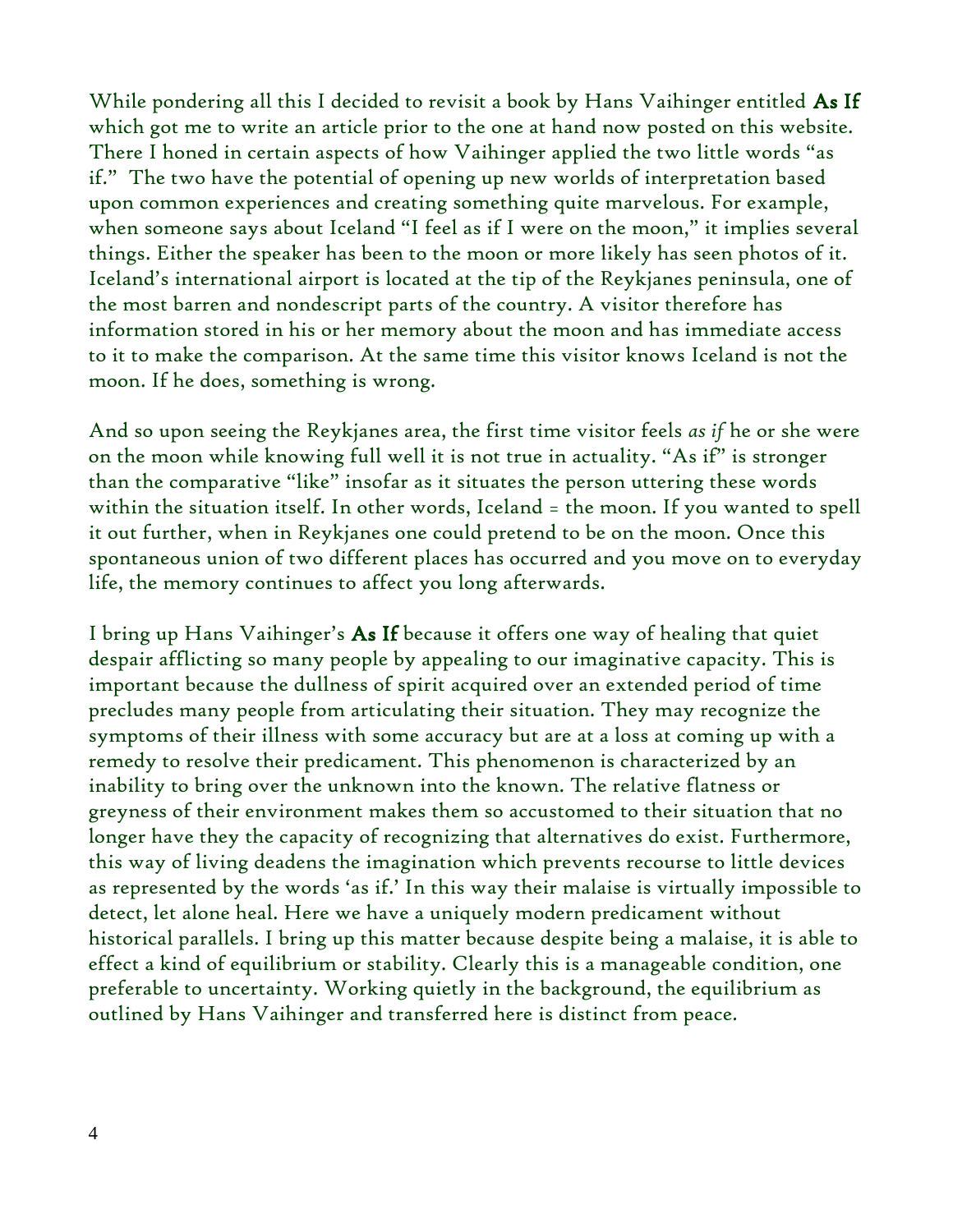The biggest problem, of course, is that equilibrium and peace are confused easily which we hear in the context of talk about inner peace, unfortunately taken for equilibrium. One reason for this may be that the general atmosphere in today's society does not foster peace, has lost contact with ways of achieving it and offers inadequate substitutes. Peace does have the appearance of equilibrium but differs significantly from it by reason of its transcendent roots and not being reliant upon external situations. And so we end up in a situation where everyone desires peace yet few have the means to actualize it.

Although Vaihinger does not speak about peace, he offers us an indirect look at it through his observations on equilibrium. He situates equilibrium in terms of dogma which means teaching as pertaining to belief which implies adherence by all who subscribe to it. We're familiar with dogma and usually take it in a negative, authorative sense. Automatically dogma makes us think of its opposite, heresy, a pick-and-choose of elements not consistent with a given belief. Thus dogma effects two types of unity: exterior, where people assemble under a single banner (religion) and interior, a sense of purpose that has become internalized.

Even though modern society is secular and subscribes neither to religious dogma nor to heresy, it does require allegiance to specific ideals and how they are implemented. At the same time secularism is confronted with religious extremism, a phenomenon that has taken us by surprise in recent years. What makes extremism so attractive is that it offers a unifying world view where there's no room for questions as to its core beliefs. Apart from the often shocking news it makes, I think that we can miss this appeal and do so at our peril. After all, our world is fractured, not unified, so we lack the resources to counter its threats.

Both secularism and religious fundamentalism share a common thread, namely, they stand in contrast with contemplation which is brushed aside as useless and a waste of time. Despite this, many people retain a persistent interest in contemplation which they view as distinct from a specific religious organization (and that implies dogma). At the same time the two have certain parallels. Consider those instances when a person has been captivated by a regime or religious belief system which offers satisfaction before which demands, even if severe, are considered minor inconveniences. The adherent doesn't perceive them as demands but willingly drops everything and everyone because it promises meaning on all levels of existence. Even better, the adherent's past—by that I mean memories—melts away to be replaced by one object of attention, and this is akin to worship.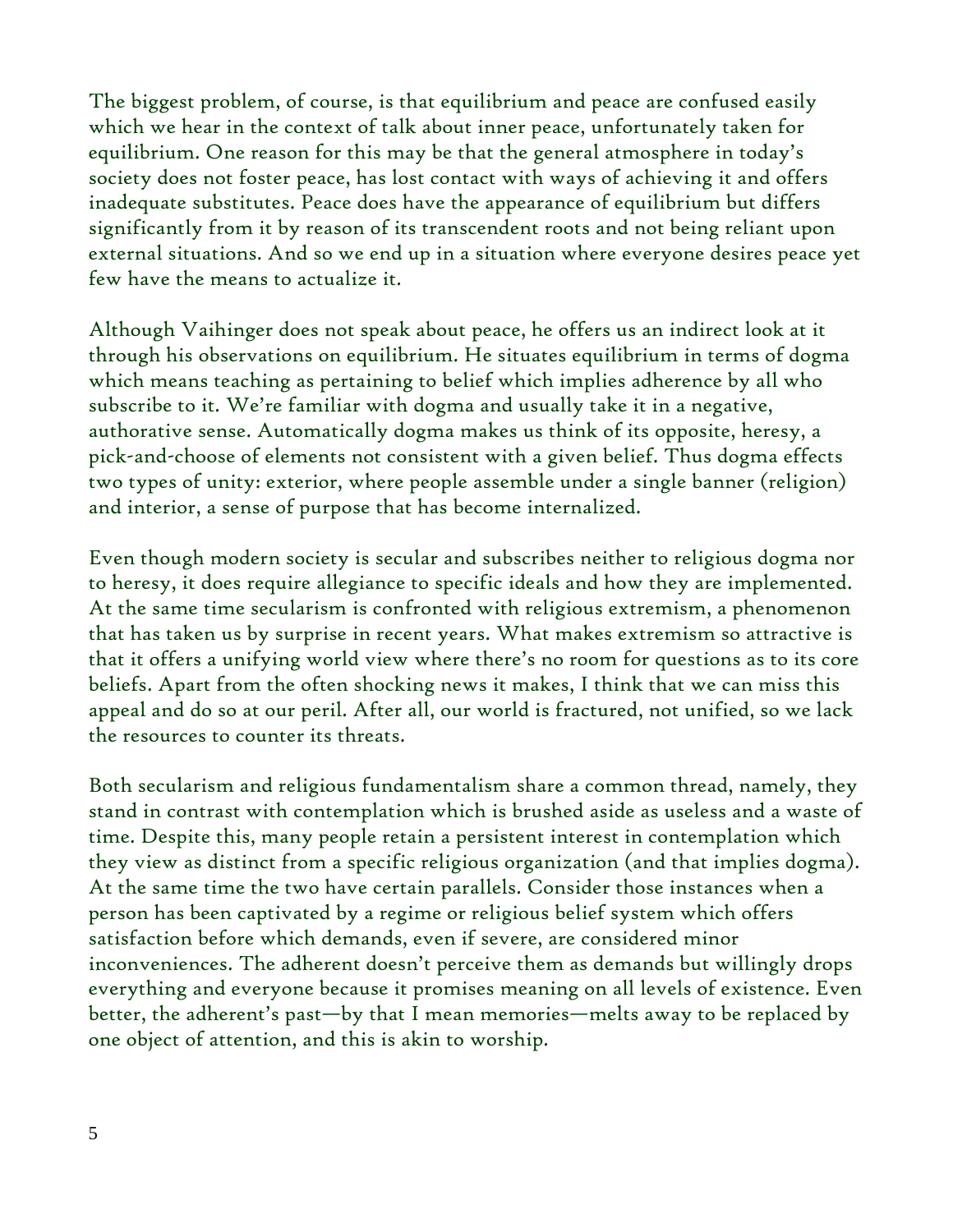Such a unifying experience, both outer (sharing with like-minded persons) and inner (one's faculties), seems to mimic contemplation in that both effect unity. However, contemplation does not gain strength from dogma, strictly speaking. Contemplation may use dogma as a point of reference but ultimately transcends it.

As for the equilibrium of which Vaihinger speaks, here is a quote from As If: "The mind has a tendency to bring all ideational contents into equilibrium and to establish an unbroken connection between them. The psyche tends to make every psychical content more stable and to extend this stability. The condition of unstable equilibrium is as uncomfortable psychically as it is physically." When I read this, the word "tendency" got my attention because it is the governing principle of equilibrium...indeed, of everything we set out to accomplish. Tendency is another way of defining desire, the driving force in our search for the good, even on those occasions when it gets us into trouble. On the other hand, peace strangely appears to lack desire or better, has both managed and passed beyond it. At the same time, both peace and equilibrium bear superficial similarities which the untrained eye easily can confuse. Such is the condition today. People desire the good, realize that their desire can become perverted, yet lack the where-with-all to discern the difference. And so they may end up in a state of equilibrium but lacking peaceful minds and hearts.

I latched onto Vaihinger's description of equilibrium more or less at the same time I happened to be considering the lifestyles of several friends which had a role in making me write this short article. They struck me both by being typical of so many today as well chiefly through the truce with life they managed to establish. I say truce, not peace, because I picked up a threat of despair lurking close by. Such good people seem to have a whole slew of satisfactions which taken individually don't amount to much yet give their lives a certain balance or equilibrium. At the same, they prefer not to shy away from their uneasy truce for fear of the unknown. Surely they are the least susceptible of all people when it comes to subscribing to religious beliefs or more radically, slavish adherence to a political party or ideology.

While they move along contentedly, people who have been disenfranchised or who lack life's basics are being lifted from their humdrum lives into a reality larger than themselves. They share the same emptiness within yet have found the means to achieve equilibrium. Thus the world seems to be divided into two general categories: the haves who have not and the have-nots who have through their pursuit for equilibrium. Both categories may claim to be at peace but really haven't a clue as to what it's all about.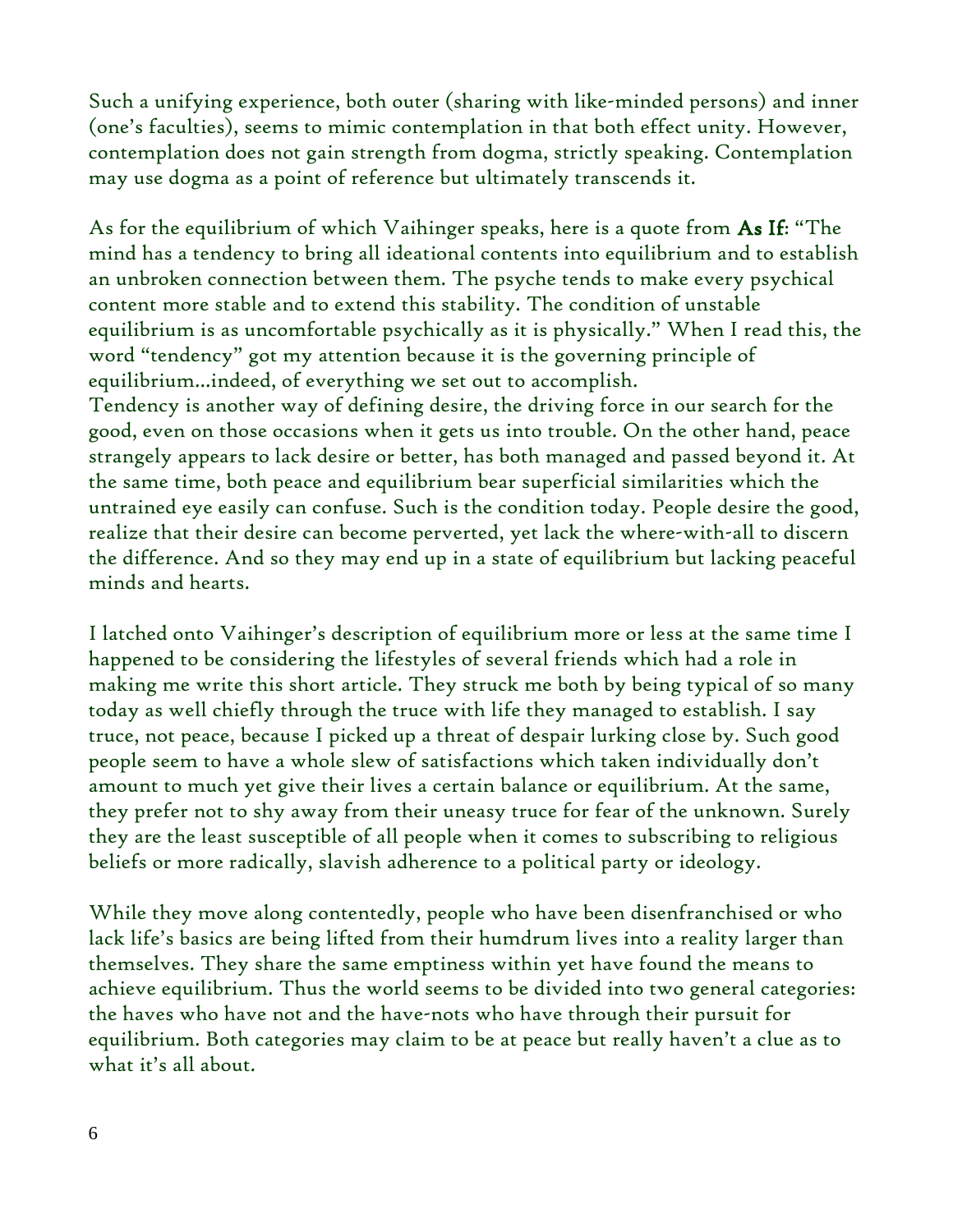Several months after I had reflected upon the way my friends managed to carve out their lives as best they could, I returned for a closer look. I wanted to see if they represented something more fundamental about the way modern society is set up. The answer was obvious...so obvious that I tended to overlook it. The oversight consists in the supreme emphasis society puts upon interpersonal relationships. At the same time, many people seem unfit to enter into these relationships. Or to put this in another way, they move from one relationship to another without much success. If you ask an individual why he or she is caught up in such a waste of time which they freely admit, the answer is simple and straight-forward. It is better to suffer together than to suffer alone. Therefore loneliness is to be avoided at all costs, even if a relationship is painful.

In light of this, I pondered whether or not loneliness might have a positive value. I don't mean simply being alone in the physical sense but something deeper, that which is impersonal. At first glance this word rings alarm bells and is repulsive to most folks. Yet if we look at history, for centuries societies throughout the world lacked the idea of personhood as we know it today. For example, an individual person was subsumed under the larger category of tribe. This accentuation upon the impersonal has a technical sense distinct from common interpretation. That is to say, experience shows that when one is engaged in deep prayer or meditation, all sense of the personal falls away.

There are more common examples such as when we are absorbed in a project requiring full attention. These instances are quite different from being lost in a vague blob or mist...in other words, a typical caricature associated with people who meditate. Loss of one's self simply means loss of concerns and worries that weigh upon us. Here we are able to shed memories which constitute our very selves whether positive or negative. Everyone is familiar with these experiences when the sense of the 'I' has been suspended. We come out of them refreshed despite being physically exhausted, instinctively knowing that when we had been so absorbed, we were most at home and happy. How do we know that such an experience is genuine? The primary one is 'by their fruits you shall know them.' Should people note a positive change in our attitude and behavior, chances are pretty good that we're on the right track.

I set down these observations with only a few people in mind, but they are a microcosm of a larger malaise I'm attempting to outline. It's easier to see how established institutions affect people, such as mainline Christian churches. While